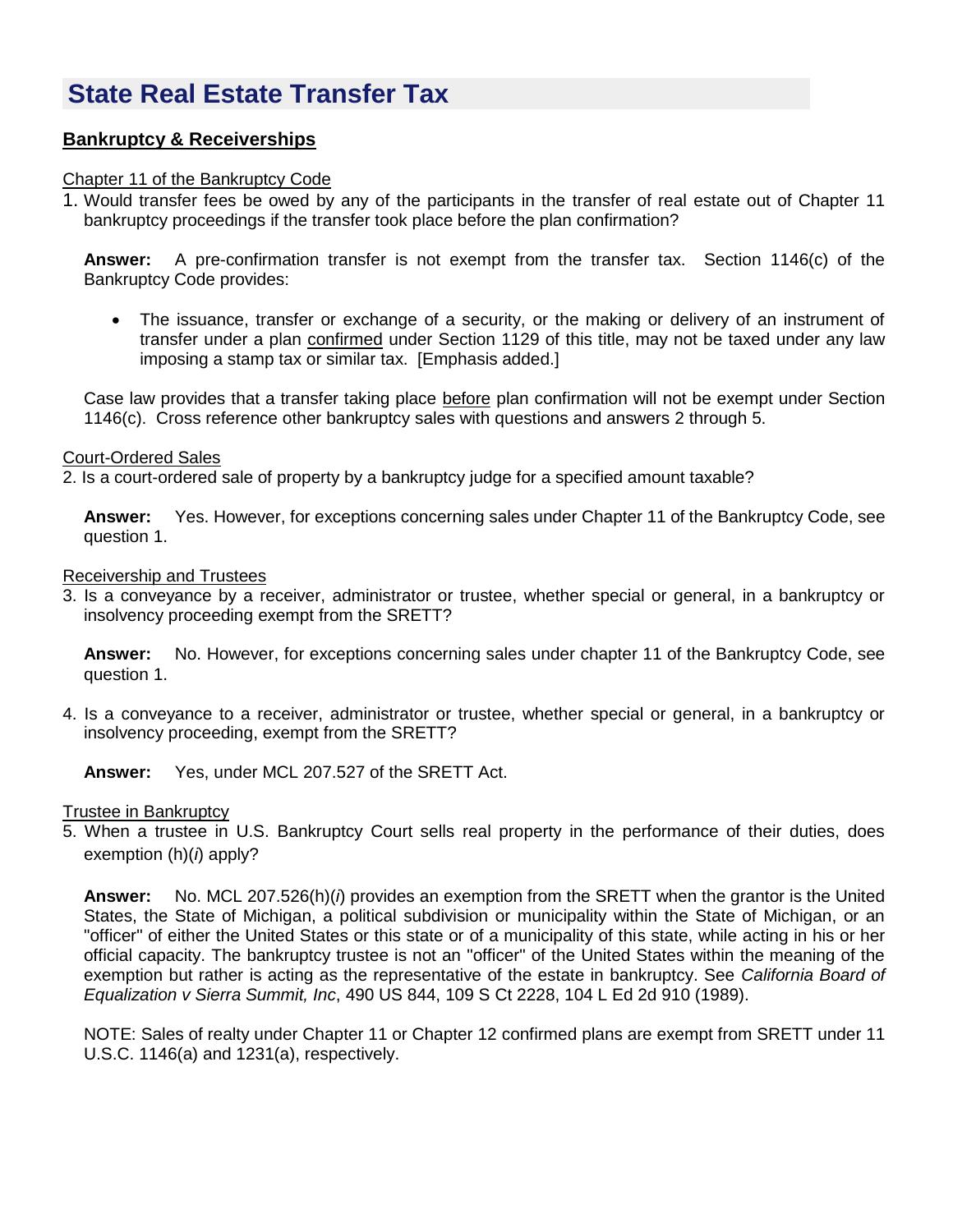# **Consideration**

6. Exemption (a) exempts "a written instrument in which the value of the consideration for the property is less than \$100." If an agreement included the purchaser assuming a land contract or agreeing to pay off a mortgage, would this be included in the value of the consideration?

**Answer:** Yes. Nothing in the law says that currency must be exchanged in order to establish value.

7. A deed is received by a register of deeds with a consideration and also exemption citations on it. If the consideration is on the deed, does the seller have to pay the revenue stamps?

**Answer:** No. The fact that the consideration paid for the property is shown on the face of the deed does not automatically subject that particular transfer of deed to the SRETT. A proper claim of exemption must be indicated in order for any transfer to be exempt from the tax.

# **Deeds**

8. A person owns a lot and wants to begin construction of a home. The builder requires the lot to be put in the building company's name (quit claim deed). After the house is built, the builder deeds the lot and the house back to the original owner. Is either conveyance subject to the SRETT?

**Answer:** Yes. Both transactions, the quit claim deed to the builder, and the transfer back to the homeowner, are taxable.

## Deeds & Conveyances: Effective Dates

9. When is a transfer of property deemed to have taken place?

**Answer:** For purposes of administration of the SRETT, the transfer is deemed to have occurred on the date the deed or instrument is dated or, if acknowledged, the date the transfer is acknowledged. This is true unless contrary evidence indicates delivery of a deed occurred later, in which case the date of delivery governs.

## Deeds, Conveyances, Exemptions & Proof of Claim

10. Are the SRETT exemption affidavit and a copy of the sales agreement still required to claim an exemption under MCL 207.526(s) of the SRETT?

**Answer:** No. Specifying exemption under MCL 207.526(s) on the face of the deed will now be accepted (the claim of exemption may be subject to audit or review).

## **Mortgages**

11. When real estate is being conveyed subject to an existing mortgage, what do we use as the value?

**Answer:** The tax is based upon the total value of the property being transferred. An assumption of the mortgage debt is part of the consideration being received.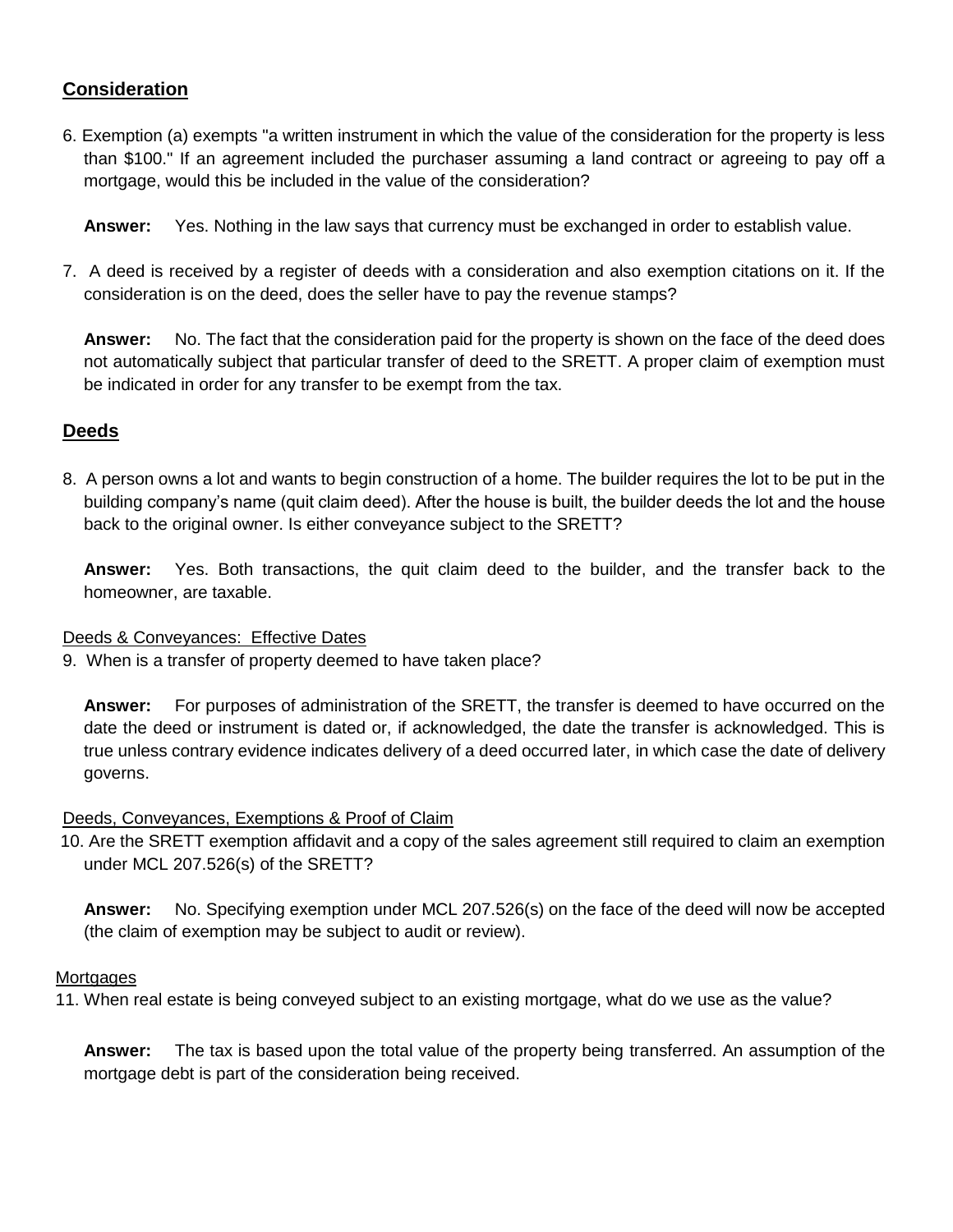# **Easements**

12. Is the grant of an easement for consideration over \$100 subject to SRETT?

**Answer:** Yes.

## **Eminent Domain**

#### **Condemnation**

13. A public authority, having power of eminent domain (condemnation), adopts a resolution of necessity for a public improvement. If it negotiates a purchase of lands and obtains a transfer of title without initiating condemnation proceedings, is the transfer exempt?

**Answer:** No.

## **Estates**

#### **Beneficiaries**

14. The personal representative of an estate transfers title of real property, without consideration, to a person as a beneficiary or distributee under the will of the decedent (testate), or under the laws of decedent and distribution (intestate). Is the transfer exempt?

**Answer:** The transfer is exempt under MCL 207.526(a) of the SRETT Act.

15. Property from the estate of a decedent is willed to a son who waives his rights to the property. A grandson then contracts to buy the property from the estate. Is the transfer taxable?

## **Answer:** Yes.

#### Independent Probate

16. In a probate estate under independent probate, the sole heir will receive (without consideration) a deed from the personal representative as there is no provision for an order assigning residue. Does this transfer qualify as exempt?

#### **Answer:** Yes.

## Sales

17. The personal representative of the estate of a decedent sells real property to a son or daughter of the decedent. Is this transfer exempt?

**Answer:** No, unless the consideration is less than \$100 (MCL 207.526(a)). This is not a transfer by the parent to a child.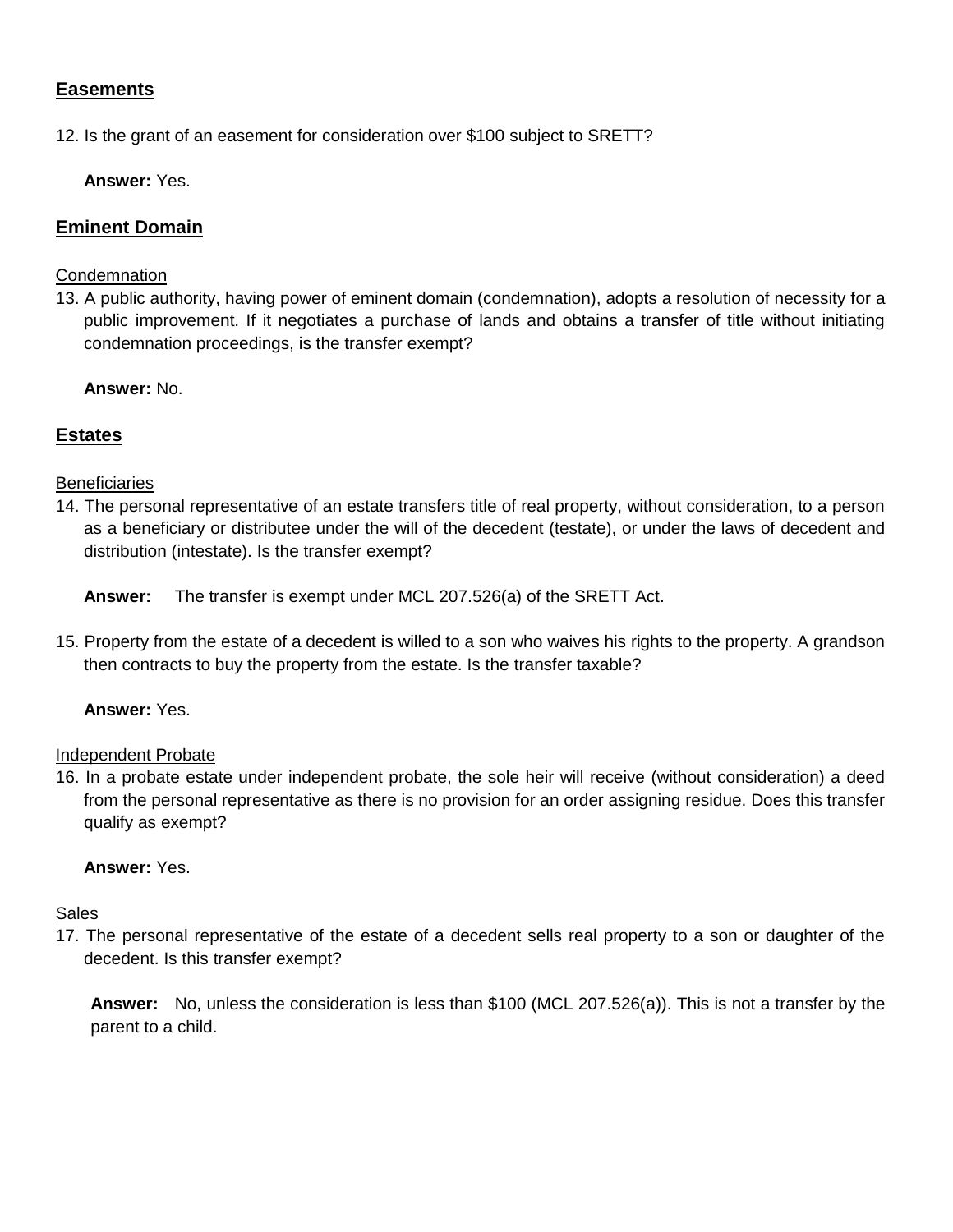18. Taxpayer sets up a living (grantor) trust. When the grantor dies, the property passes to the beneficiaries of the trust. Is this transfer exempt?

**Answer:** No, unless the consideration is less than \$100 (MCL 207.526(a)). This is not a transfer by the parent to a child.

## Sales and Distributions

19. In a probate estate, two heirs are agreeing to an unequal assignment of the real estate. One heir is paying the estate the difference between the equal share and the value of what is actually received, which is then distributed to the other heir. Which exemption applies?

**Answer:** Base the transfer tax on the difference in value for which the heir is paying the estate. The remaining interests are transferred free from tax under MCL 207.526(a).

# **Transfers**

20. In a probate estate where the real estate is assigned to the heirs by court order, is a transfer affidavit required?

**Answer:** No. A transfer of property under a court order or decree where there is no consideration is exempt from the tax under MCL 207.526(l).

# **Familial Transfers**

21. Is a transfer from a grantor to his or her child (including stepchild or adopted child) and the child's spouse exempt under MCL 207.526(j) of the SRETT?

**Answer:** Yes. A transfer to the grantor's children and their spouses is presumed to create a tenancy by the entireties. The child's spouse holds his or her interest in the entirety and not in shares or portions.

22. Is a transfer from a person to his or her son-in-law or daughter-in-law alone (i.e., not to his or her son or daughter) entitled to an exemption under MCL 207.526(j) of the SRETT?

**Answer:** No.

23. Is a transfer from a son or daughter to his or her parent or parents entitled to an exemption under MCL 207.526(j) of the SRETT?

**Answer:** No.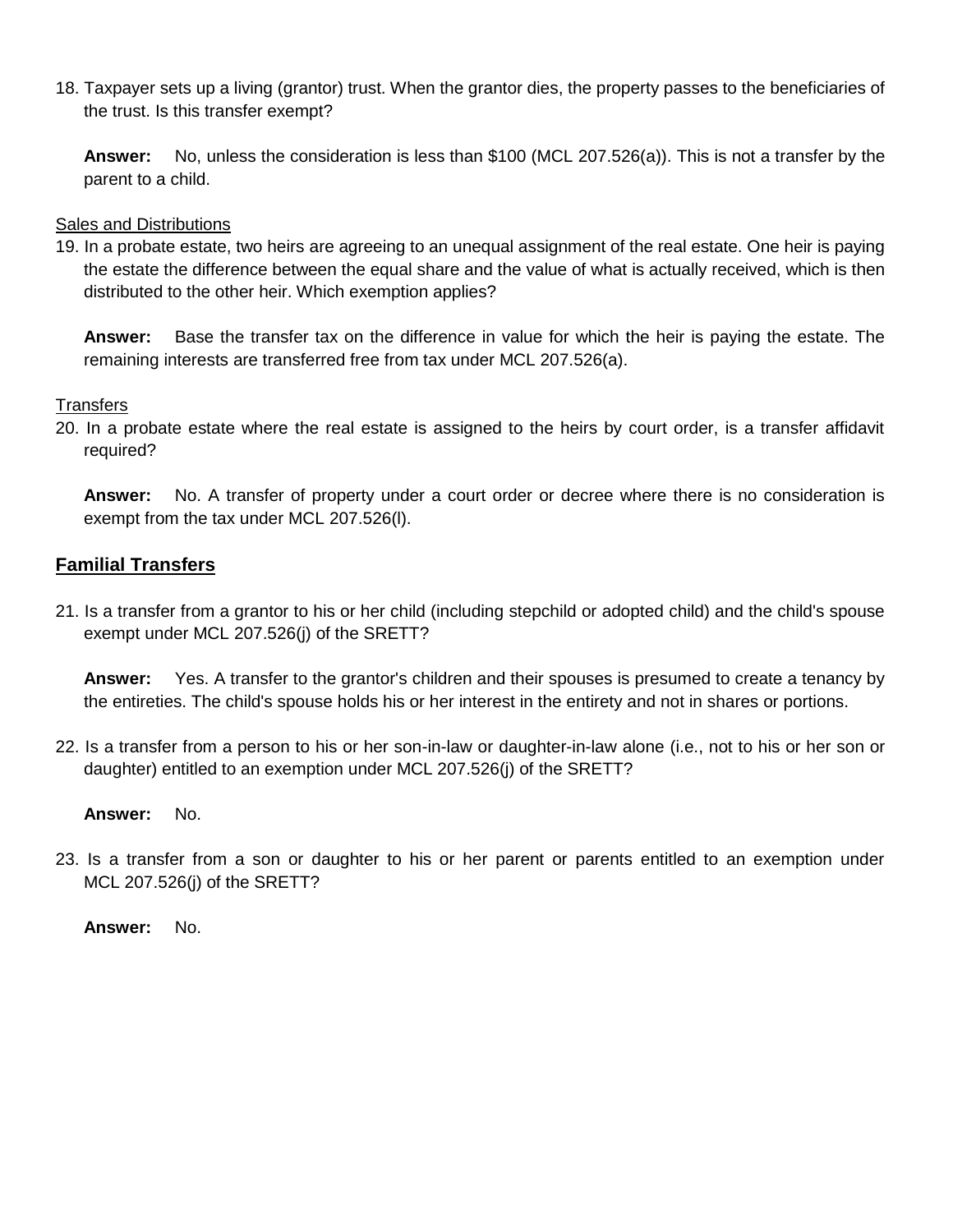# **Government Agencies & Organizations**

#### **State**

24. Are conveyances by the state exempt from tax under MCL 207.526(h)(*i*)?

**Answer:** Yes.

#### **Municipalities**

25. Are conveyances by a city, village, township or county exempt from tax under MCL 207.526(h)(*i*)?

**Answer:** Yes.

26. Are transfers by a community foundation exempt under MCL 207.526(h)(*i*)?

**Answer:** Yes, as an instrumentality of a municipal subdivision of the state.

#### Public University and College

27. Are conveyances by publicly supported state colleges, universities, or community or junior colleges exempt under MCL 207.526 (h)(*i*)?

#### **Answer:** Yes.

#### Private University or College

28. Are conveyances by private colleges, universities or institutions of higher learning exempt under MCL 207.526(h)(*i*)?

## **Answer:** No.

## Public Schools

29. Are conveyances by a public school, public charter school or university school exempt from tax under MCL 207.526(h)(*i*)?

## **Answer:** Yes.

## Private Schools

30. Are conveyances by private schools exempt under MCL 207.526(h)(*i*)?

**Answer:** No.

## Parochial & Religious Schools

31. Are conveyances by parochial or religious schools exempt under MCL 207.526(h)(*i*)?

**Answer:** No.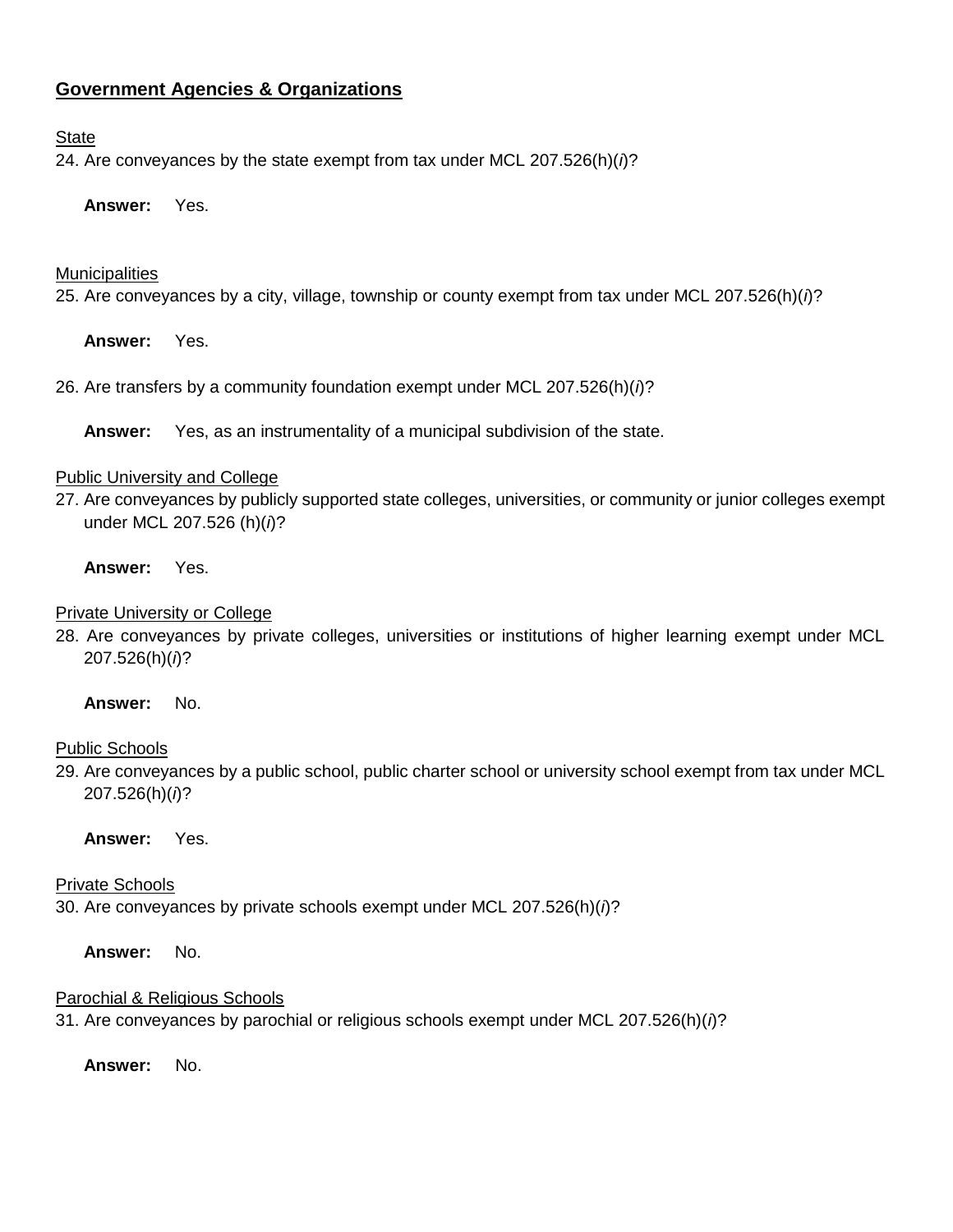## **Homestead Property**

- 32. Is a transfer of principal residence for which a principal residence exemption is claimed under the School Code of 1976 or the State Education Tax Act exempt under MCL 207.526(u) of the SRETT Act?
	- **Answer:** Only if the following conditions are satisfied:
		- a. The property being sold or transferred is the principal residence of the seller or transferor,
		- b. The property has an SEV at the time of conveyance that is less than or equal to the SEV at the time of acquisition, and
		- c. The property was sold or transferred for a price at which a willing buyer and a willing seller would arrive through an arm's-length negotiation.

## **Indian Reservations**

33. Are transfers made by a federally recognized "Indian" community, or an enrolled member of such a community, of lands or interest in lands under the jurisdiction or trusteeship of the Bureau of Indian Affairs, exempt from tax?

**Answer:** Yes. See MCL 207.526(c) of the SRETT Act.

## **Judgments**

#### **Divorce**

34. If a court orders, grants or assigns a party to a divorce title to marital property and orders that person to pay his or her ex-spouse a specific price for the ex-spouse's interest in the property, is the transfer subject to the SRETT?

**Answer:** Yes. See MCL 207.526(l) of the SRETT Act.

## Execution to Force Money Judgement

35. Is a sheriff's deed given according to a sale on a writ of execution to satisfy a judgment exempt from SRETT under MCL 207.526(h)(*i*)?

**Answer:** No. The sheriff is not acting for or on behalf of the county, but rather on behalf of the judgment debtor. [This does not include mortgage or land contract foreclosures. See questions and answers 43 and 45].

## **Joint Tenancies**

## Family Transactions

36. A person creates a joint tenancy with her two daughters. Upon the person's death, the two daughters, as survivors, continue as joint tenants. The child of one of the daughters purchases the land from his or her mother and aunt. Is the child's purchase taxable?

**Answer:** The interest conveyed by the daughter to her child is exempt under MCL 207.526(j). The interest conveyed by the aunt to her niece or nephew is taxable unless the consideration is less than \$100.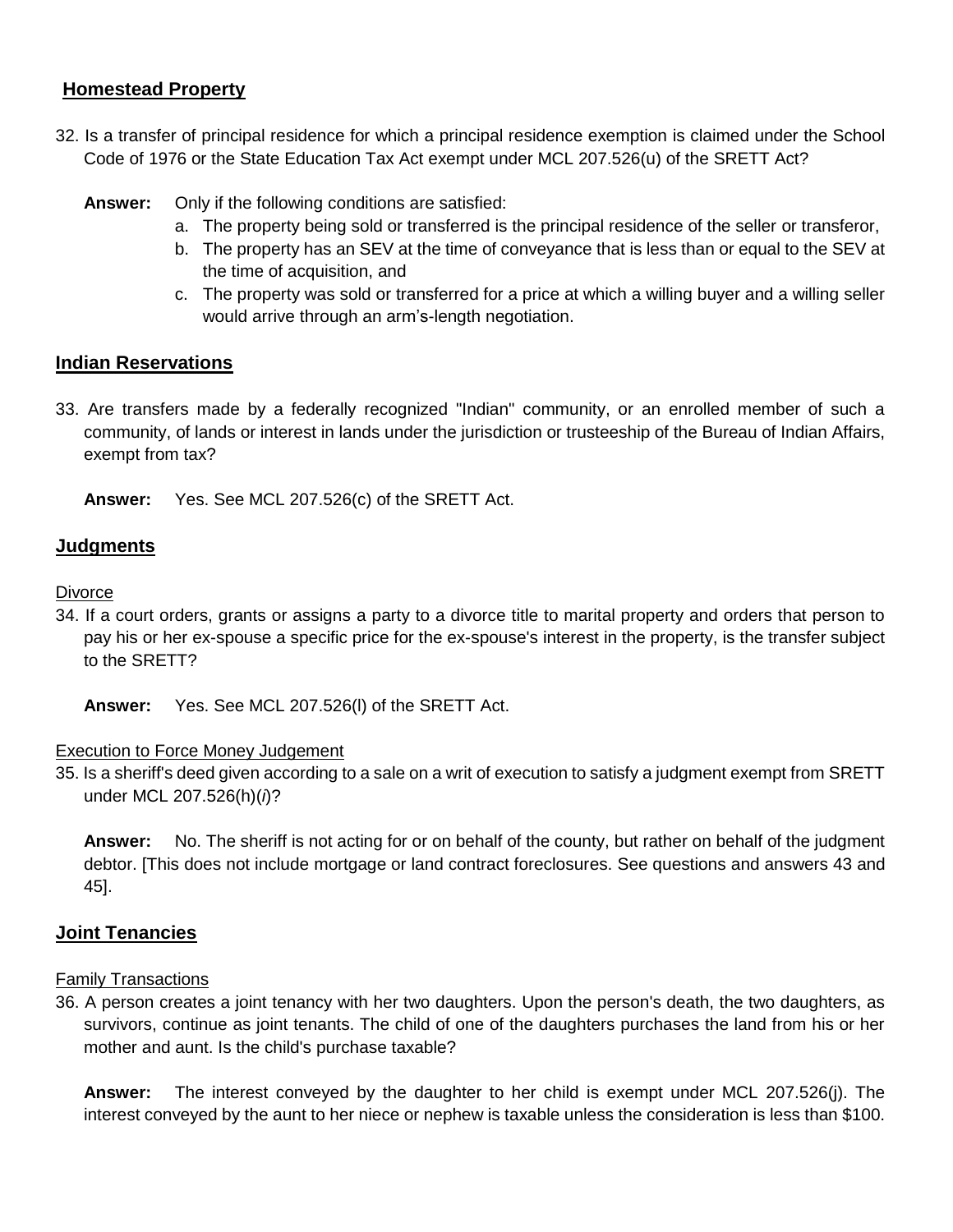## Tenancies in Common

 37. How may tenancies in common and joint tenancies be distinguished from each other for the purpose of an exemption under MCL 207.526(r) of the SRETT?

**Answer:** A conveyance or devise to two or more persons is, by statutory presumption, construed to create a tenancy in common unless expressly declared to be held in joint tenancy, except in the case of devises or grants made in trust, or made to personal representatives, or to husband and wife, or to mortgagees; MCL 554.44, 554.45, MSA 26.44, 26.45. See Michigan Land Title Standards, Standard 6.1.

A deed or devise to two or more grantees other than husband and wife as "joint tenants" or as "joint tenants and not as tenants in common" creates a joint tenancy, since the language used constitutes an express declaration sufficient to overcome the statutory presumption.

A conveyance from an individual or party to itself and another person or party creates a tenancy in common not entitled to claim exemption under MCL 207.526(r) unless words creating a joint tenancy are used; in which case an exemption may be claimed under MCL 207.526(r).

Example A: John Adams, grantor, to John Adams and James Madison--not exempt. Example B: John Adams, grantor, to John Adams and James Madison as joint tenants--exempt.

## **Land Contracts**

#### **Assignments**

38. On a pre-95 land contract: The original purchaser "assigns interest" to another buyer in 1995. Is this a taxable transaction?

**Answer:** Yes. When the ultimate buyer pays off the contract and the deed is registered, that transaction will be exempt under MCL 207.526(s).

## Deeds

39. Does MCL 207.526(o) exempt the payment of the SRETT for a sale on a land contract?

**Answer:** The tax is due not when a land contract is signed, but when it is finally paid off. The exemption was originally put into the county transfer tax act to prevent the payment of the tax on the land contract when it was registered and then paying it again when the deed is transferred. The same language from the county tax was put into the SRETT when it was written.

#### Deeds; Prior Payment

40. If the tax is paid early, before the completion of a land contract, can a refund be requested?

**Answer:** There is no exemption appropriate for exempting or refunding an early payment of the SRETT. At the completion of the land contract, the recording of the deed should not be taxed again. Reference should be made to the original transfer by liber and page number so this transfer is not taxed twice.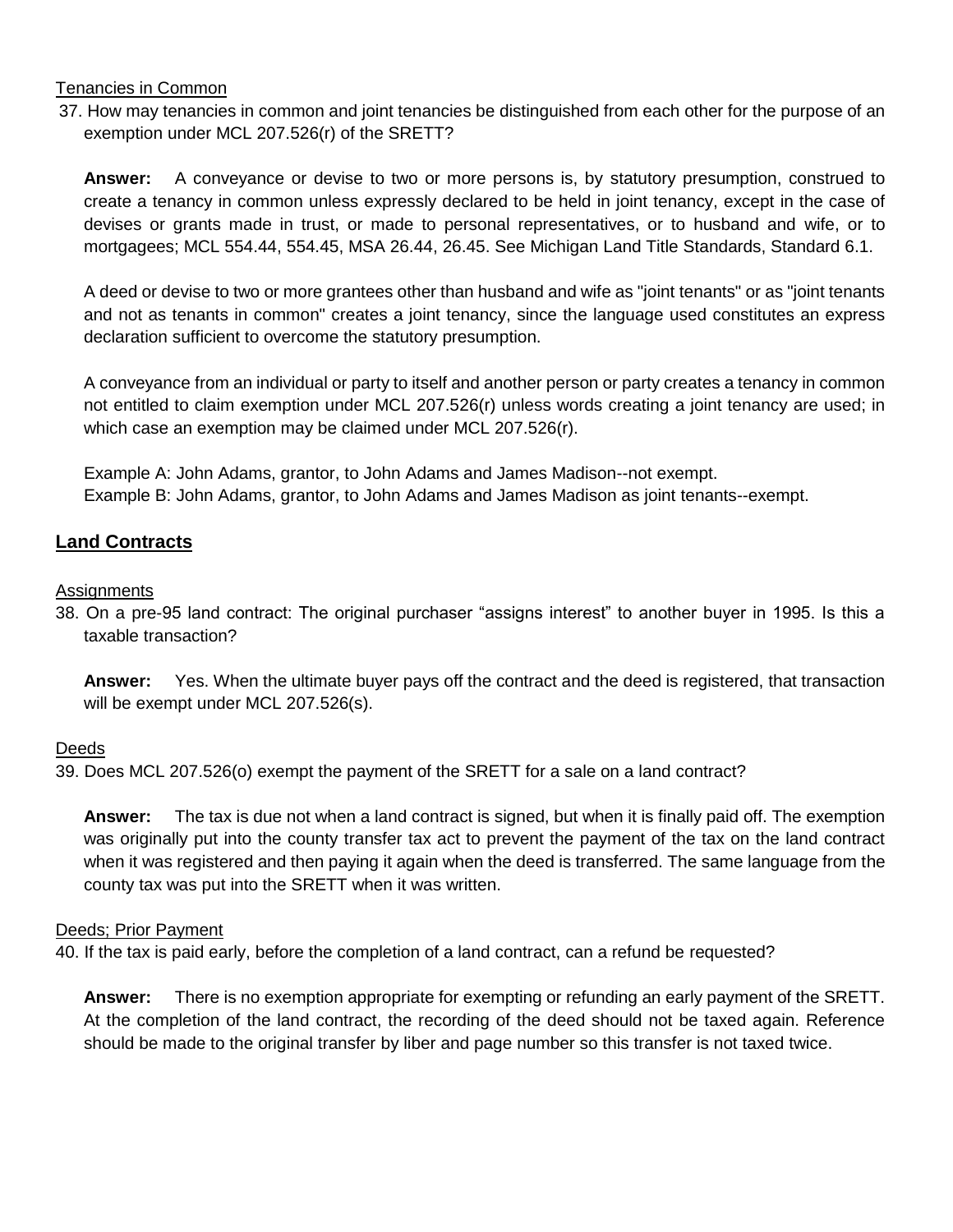41. Is the sale of development rights to a township under a development rights installment purchase contract and deed of conservation easement subject to the SRETT?

**Answer:** Both documents convey the rights and interest in lands, real estate or real property and as such are taxable. The installment purchase contract would not be taxable until the completion of the installment agreement.

## **Extensions**

42. A sales agreement originally dated July 1994 has been extended several times, but the sales price remained fixed. An extension was done in 1995. Is this sale exempt from the SRETT?

**Answer:** Exemption MCL 207.526(s) would still apply.

## **Foreclosures**

43. When a purchaser defaults on a land contract, the original seller may go to court to foreclose on the land contract. The foreclosure is a court-ordered sale of the purchaser's equity in the property (county clerk's sale) subject to redemption. The county clerk auctions the property and issues a county clerk's deed. Is the purchase from a county clerk exempt?

**Answer:** No. The county clerk does not in this case act in his or her official capacity, i.e., as a representative of the county, but rather for the debtor. Therefore, MCL 207.526(h)(*i*) does not apply. Since a land contract is not a mortgage, MCL 207.526(v) does not apply.

## **Mortgages**

#### **Assignments**

44. Is the grant or assignment of a mortgagee's interest exempt from SRETT under MCL 207.526(d)?

**Answer:** Yes.

Foreclosures

45. Is a transfer by sheriff's deed or county clerk's deed given in foreclosure of a mortgage exempt from the SRETT?

**Answer:** Yes. Under MCL 207.526(v).

## **Non Profit Organizations**

#### Charitable Institutions

46. Certain lands owned by nonprofit charitable institutions are exempt from real property taxes under MCL 211.7(o) of the General Property Tax Act. Are conveyances to such organizations exempt from the SRETT by virtue of the character of such organizations?

**Answer:** No.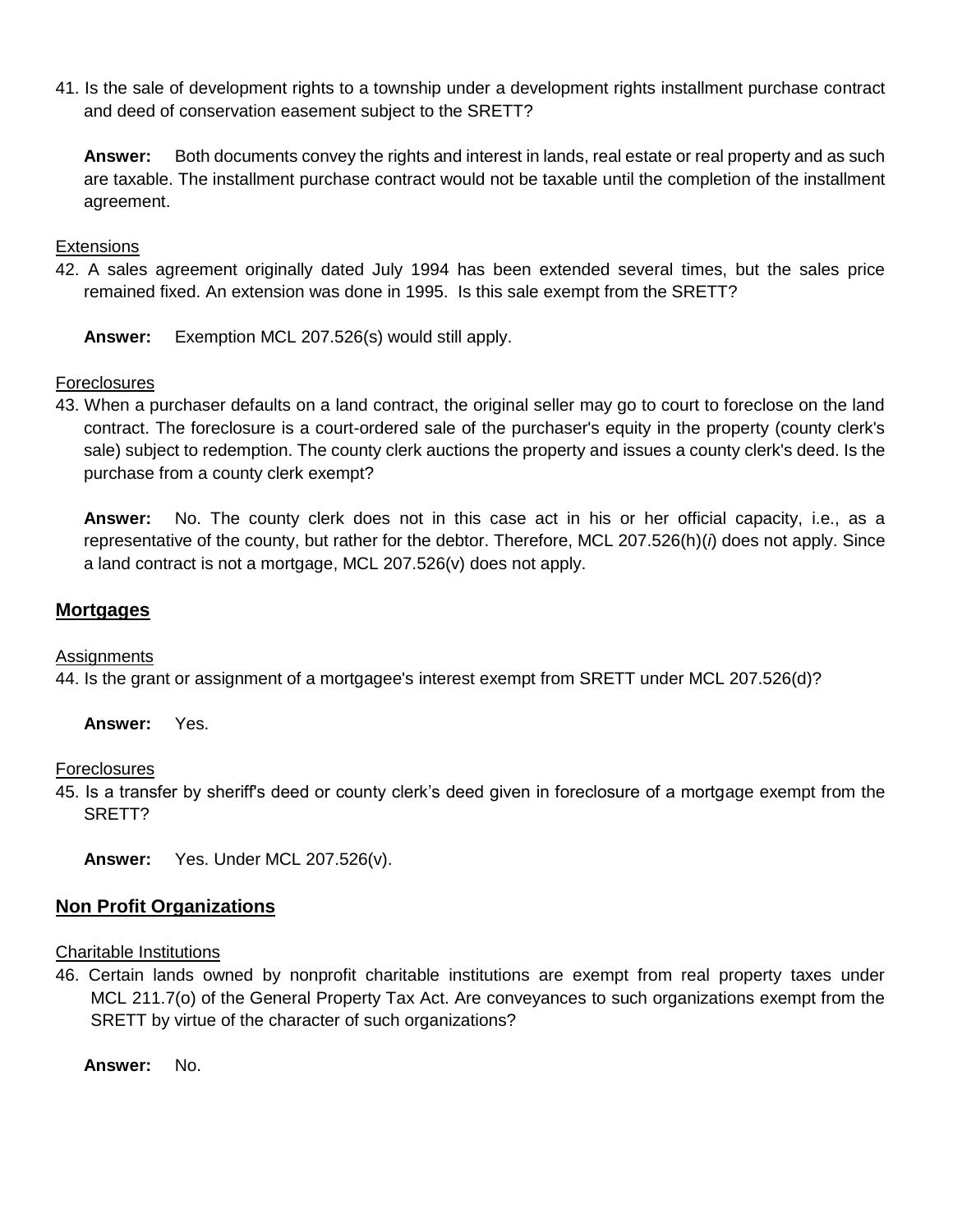47. Are conveyances by such organizations exempt from the SRETT by virtue of the character of such organizations?

**Answer:** No.

# Educational or Cultural Organizations

48. Certain lands of nonprofit theater, library, education or scientific institutions are exempt from real property taxes under MCL 211.7(n) of the General Property Tax Act. Are conveyances to such organizations exempt from the SRETT by virtue of the character of such organizations?

**Answer:** No.

49. Are conveyances by such organizations exempt from the SRETT by virtue of the nature of such organizations?

**Answer:** No.

# Religious Organizations

50. Houses of worship, parsonages, and certain buildings or facilities owned or used by religious societies are exempt from real property taxes under MCL 211.7(s) of the General Property Tax Act. Are conveyances to such religious societies exempt from the SRETT by virtue of the character of such organizations?

**Answer:** No.

51. Are conveyances by such religious societies exempt from the SRETT by virtue of the character of such organizations?

**Answer:** No.

# **Options**

52. Is an option agreement considered a bona fide sales agreement for the purposes of a claim of exemption under MCL 207.526(s) of the SRETT?

**Answer:** Yes.

# **Partitions**

# **Exchanges**

53. If tenants in common or joint tenants partition a parcel, i.e., split a parcel into pieces, one owned by each, is the transfer of title taxable?

**Answer:** Yes. Each conveyance is taxable unless the value of the interest being conveyed to the grantee is less than \$100 (or otherwise exempt).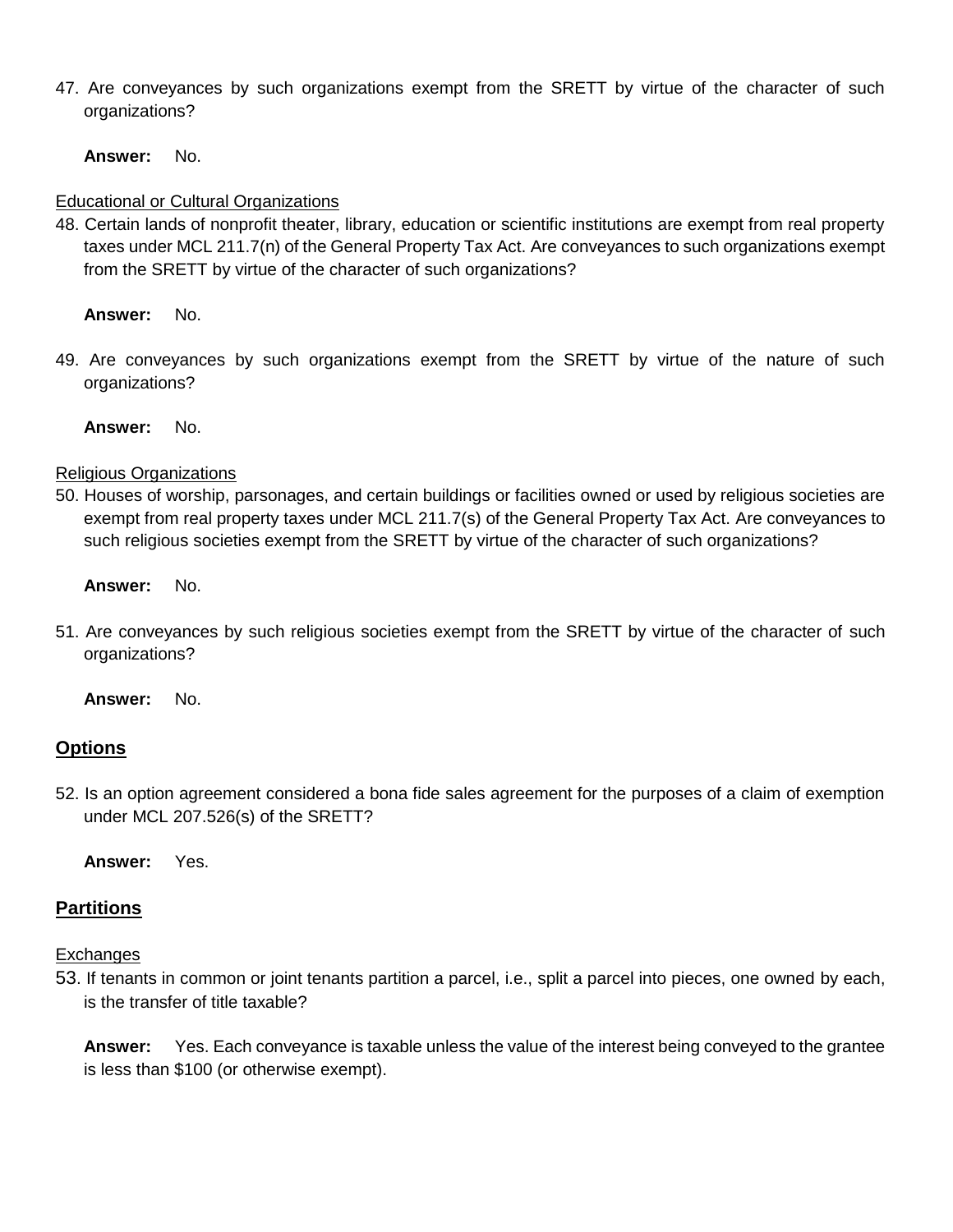## 54. If two parties exchange or trade title to lands or interests in lands, is the transfer taxable?

**Answer:** Yes. Each transfer is taxable unless the value of the interests being conveyed to a party is less than \$100 (or otherwise exempt).

# **Partnerships**

## Limited Liability Companies

55. Will the transfer of property from a partnership to a limited liability company be taxable under the SRETT? The existing partners in the partnership will also be the members of the limited liability company.

**Answer:** No. The transfer from the partnership to the limited liability company would be exempt from the SRETT under MCL 207.526(p)(*iii*).

# **Refund of Tax**

## **Assignments**

56. Can a refund of taxes erroneously paid be requested by the purchaser of a property?

**Answer:** Section 3, paragraph (2) of PA 330 of 1993 states: "The person who is the seller or grantor of the property is liable for the tax imposed by this act." Only the seller may request a refund of taxes which may have been erroneously paid. The seller or grantor may authorize a refund to the purchaser or another third party, but authorization from the seller must be received in writing. The refund will be issued jointly to the seller and seller's authorized designee.

# **Tax Returns**

# **Confidentiality**

57. Are SRETT returns or copies of the returns received by the Department of Treasury covered by the confidentiality provisions of the Revenue Act MCL 205.28(1)(f)?

**Answer:** Yes.

# **Tenancies by the Entireties**

## Joint Tenants, Life Estates

58. If a husband and wife convey property to the wife's mother for life and the remainder to the wife and the wife's sister, how is the transaction taxed?

**Answer:** The conveyance of the life estate is taxable unless the consideration is less than \$100. The conveyance by the husband and wife disjoins their tenancy by the entirety. The conveyance of the life estate to the wife's mother is not exemption from SRETT. If the property is held by the wife and the wife's sister as joint tenants (and not as tenants in common), the joint tenancy is exempt under MCL 207.526(r).